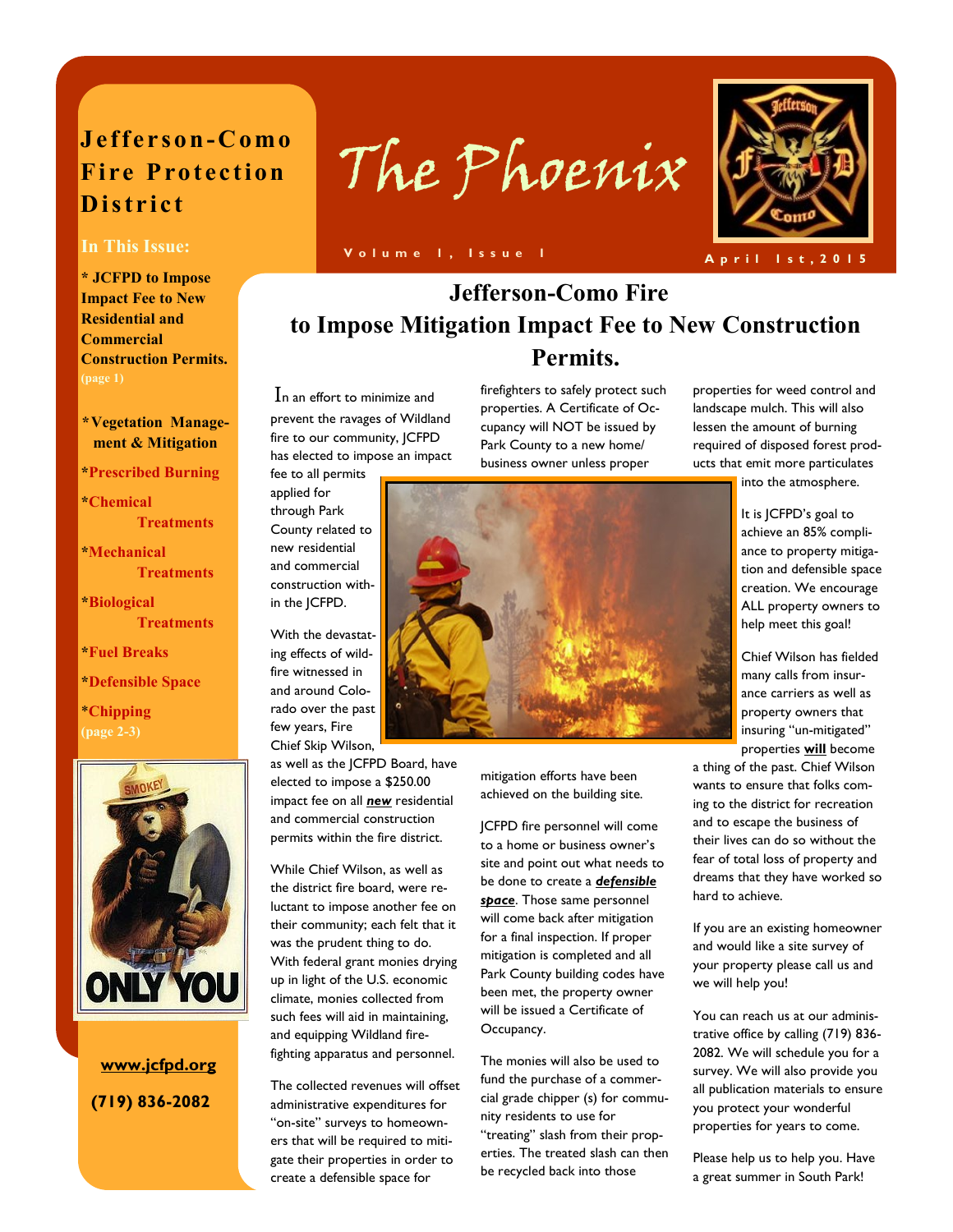Page 2

# **Vegetation Management/Mitigation**



Setting a prescribed burn operation.

"…27,000 acres would have to be burnt annually to make a significant impact on the present fire situation! "

> Goats are an example of biological treatments to Wildland mitigation efforts.



The Phoenix

## **Prescribed Burning:**

**P**rescribed burning is the intentional introduction of fire, under favorable weather and fuel conditions, in order to remove old vegetation (fire fuel). Some experts believe that prescribed burns, set under carefully monitored conditions, can safely remove old fuel and present a barrier to the spread of wildfire while minimizing erosion potential and improving habitat. However, other experts believe that any man-imposed action upon wild lands is unnecessary and possibly detrimental.

Proponents of prescribed burning observe that in areas with more frequent fires, especially forests and woodlands, vegetation tends to consist of fewer but larger trees, enhancing drought survival capabilities. In addition, some studies have shown that more frequent, smaller, and less intense fires favor animal populations

> by increasing plant and habitat diversity.

The U.S. Forest Service has successfully conducted prescribed burns. However, private landowners sometimes are reluctant to allow projects on their lands due to the liability concerns. Therefore, some large beneficial projects are halted because one landowner refuses permission to allow his/her

Currently, all land management

land to be burned.

agencies burn less than 3,000 acres totally. Proponents estimate that 27,000 acres would have to be burned annually to make any significant impact on the fire situation!

### **Chemical Treatments:**

**H**erbicides have been successfully used to convert some chaparral-covered areas to grass lands and to reduce the understory vegetation load in forests. They may have some use in maintaining clearance around structures and in reducing the costs of maintaining fuel breaks. Herbicides can provide advantageous affects when applied to cut brush stumps to maintain clearance around structures. However, the policies of many land management agencies preclude pesticide use in quantities large enough to have any significant impact on the over-all fuel problem.

### **Mechanical Treatment:**

**M**echanical methods of vegetation management include bulldozing, crushing, chaining, large brush crushers, and hand clearing. Many of these methods rely on burning the crushed brush in the winter periods of damp weather. Hand-cutting or chipping with the chips being reapplied to the site, is feasible for small areas but becomes cost prohibitive on large acre projects.

#### **Biological Treatments:**

**G**oats, sheep and cattle have been suggested for years as a means of reducing fuel load, especially near developed areas. Cattle and sheep are an economical and effective method of reducing the annual grass crop but the won't eat certain varieties of forbs or weeds. Grazed lands are actually less likely to ignite and the intensity and spread rate of fires are greatly reduced. However, history has shown that excessive understory fuels of the forest fire regime are driven by the age of the fuels rather than the ignition sources.

### **Fuel Breaks:**

**F**uel breaks are generally strips of land many miles long and 200-400 feet across where the vegetation is greatly reduced but not completely removed. They are designed to be in places where the fire's intensity will be greatly reduced, giving the firefighters an opportunity to halt the fire's progress. Fuel breaks may be covered in grasses or low growing shrubs. Within a forest, they may be constructed by removing the lower branches of trees and clearing the understory vegetation.

Fuel breaks can be helpful as locations to control prescribed burns or wildfire flanks. However, they have not proven very successful in directly stopping wind or fuel driven fires, since these fires spread by throwing embers up to 1/2 of a mile in front of the flame front, thereby starting "spot" fires.

The fuel break system was envisioned as a grid so that fires would be limited in size by running into a break where they would be controlled. Fuel breaks proved helpful along the flanks of a fire but were not effective in stopping the frontal assault of a wildfire, **(cont. on page 3)**